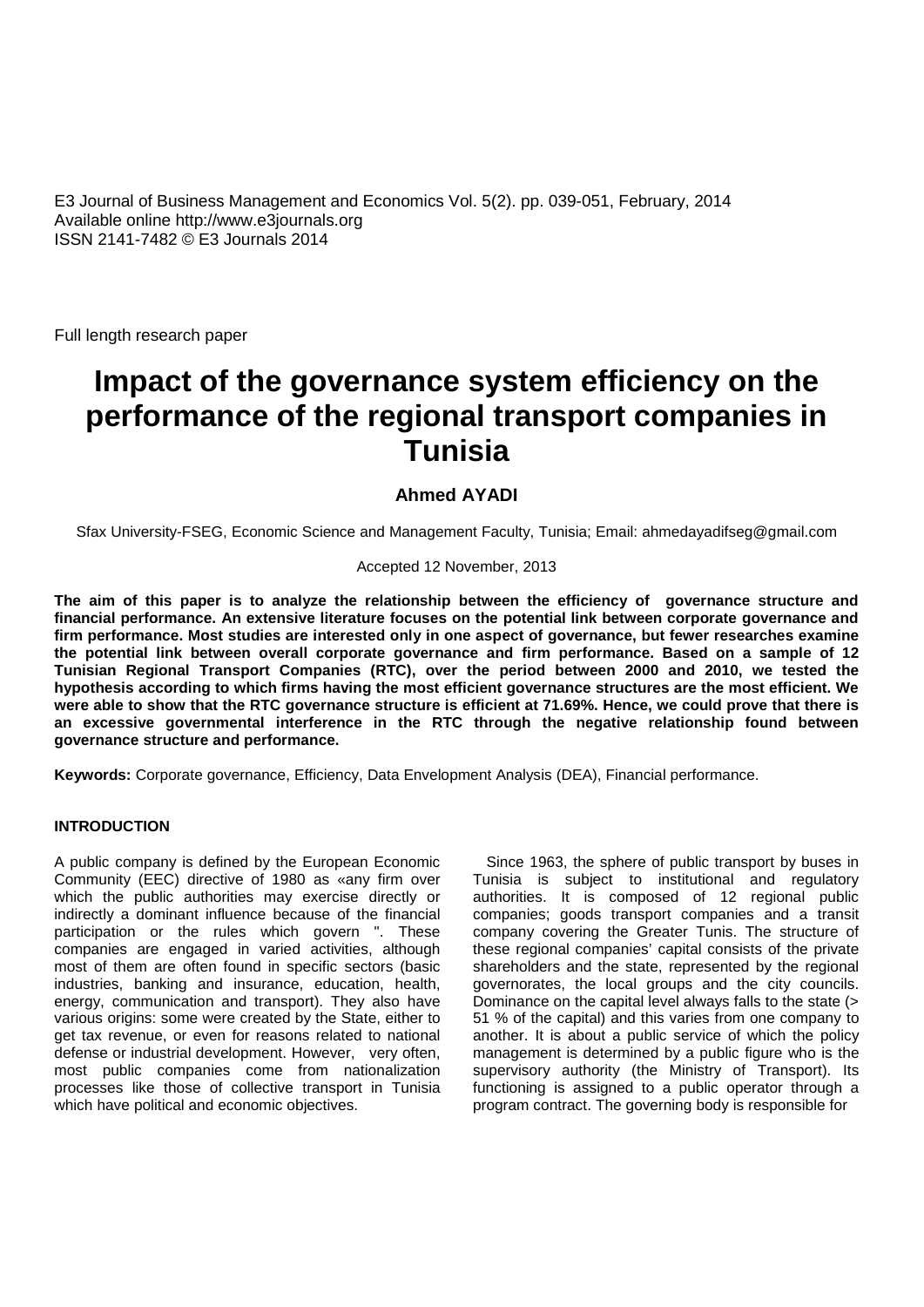developing the pricing policy, determining the volume of supply, the level of employment and the nature of funding. It is also responsible for the technical control of the transport means, the construction and the infrastructure management.

Furthermore, the government requires the operator to comply with a tariff equalization and well-defined social cuts for: students, the disabled, military people, etc.. This will result in a shortfall that must be compensated by the State in the form of subsidies. This leads us to examine whether governance structure plays a role in the performance of the RTC or not?

Therefore, this paper is organized as follows: First, we will deal with the birth of corporate governance and its different mechanisms. Then, we will present a literature review on the relationship between the governance structure efficiency and financial performance and to ensure a complete analysis, we will conduct an empirical application of the Tunisian public transport network so as to know its governance effectiveness, its structure and its impact on financial performance in the last decade.

# **Corporate governance**

From an economic point of view, corporate governance is defined as a set of mechanisms which aim at an efficient resource allocation. Achieving this overall goal requires the mobilization of all the economic agents who can generate value. These agents can only be encouraged to engage themselves in productive activities that bring value to the company if their risky investments are protected. These agents are encouraged to engage in value-generating production activities for the company only when their risky investments are protected. Actually, in this context, investment is due to the fact that information is asymmetric and that some contracts are incomplete. Corporate governance mechanisms can therefore be intended to protect the interests of any make more contracting party with the firm which a risky investment. This may include the shareholders, creditors, employees, customers, suppliers, the community.

# **Corporate governance mechanisms**

In his presidential report to the Annual Meeting of the American Finance Association, Jensen (1993) suggests four control mechanisms capable of reducing the

problems caused by the discrepancy between the management decisions and the ones optimal for the shareholders. These mechanisms are:

- Legal and regulatory mechanisms.
	- Internal control mechanisms.
	- External control mechanisms.
- Competition in the product market.

Among the governance factors belonging to these various mechanisms and which are used, mainly in the United States, in most of the studies to reduce the production costs, we find the shareholders' legal protection, the boards of directors, and the market takeovers (Gompers et al., 2003). Nevertheless, countries other than the United States, where there is less legal protection, have used ownership and financial structure that are found to be the most effective governance mechanisms. We will use these as inputs to determine the governance structure efficiency.

**Ownership structure (majority shareholder):** The existence of one or more shareholders having significant stakes will also make it possible for them to more easily build alliances in order to have their interests respected by the leaders. We might go so far as to find shareholders who have full control of the firm's asset value as they have more than 50% of the voting rights. The majority of stakeholders can therefore reduce the agency problems since it is in their interest to maximize the firm's value and have enough control over the management decisions through the voting rights, to get their interests respected.

**Financial structure:** In the context of the agency theory, the optimal capital structure would be the one that minimizes the agency costs that may occur as a result of the conflict of interest between the shareholders and the managers. Indebtedness encourages the managers to make more effort and consume the least in nature and Hart (1982). However, when indebtedness gets beyond certain limits, there may be adverse effects on the executives and shareholders' behavior. Excessive indebtedness may encourage the managers and the shareholders to take high risks, mainly when the company is in trouble.

## **Governance structure efficiency: A new respect**

The effectiveness of the best governance mechanism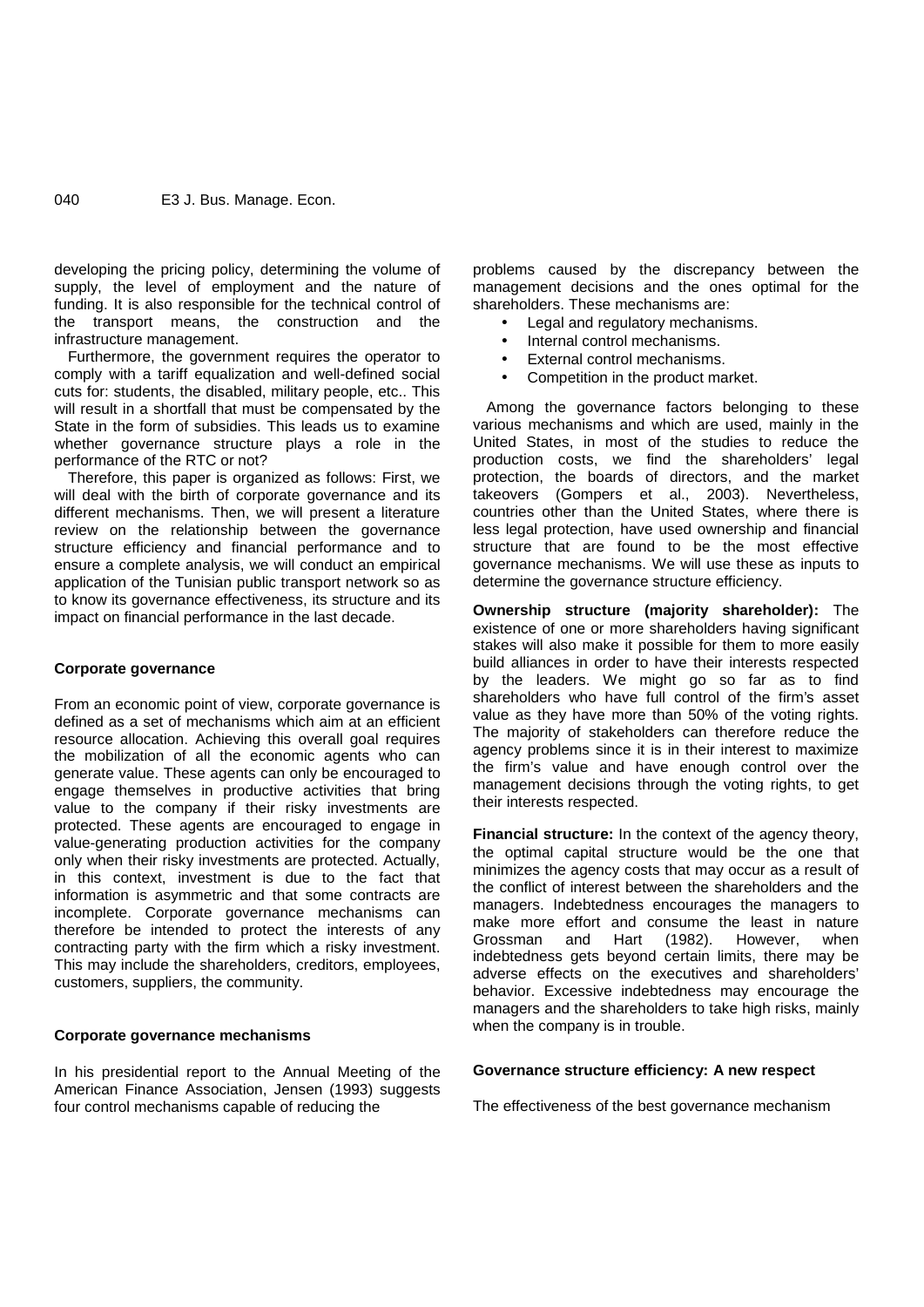relationship with the financial performance of the companies no longer meets the demand of investors. The latter seeks to invest in companies with effective overall governance structure since they tend to use variables that inform them about these firms' potential and adopt international standards of corporate governance. Therefore, from a decade back, researchers' goal on governance is shifted to the search for an optimal combination of governance mechanisms. This has led recent studies to measure the effectiveness of governance structure by taking into account all the mechanisms in order to classify the firms. This means that companies which comply with the principles proposed by the codes of good practice have a "good governance" structure.

# **Impact of an efficient governance structure on the firm's performance: Literature Review**

Most of the studies that analyzed the relationship between corporate governance and the firm's performance took governance as an exogenous variable in the regression of the firm's performance. However, this consideration is not obvious since the recent researches have considered governance as an endogenous variable. Governance variable is carried out according to various considerations. Some researchers have applied a simple linear regression where the governance structure variables are endogenous. Moreover, they have also used a simultaneous equation system where each equation takes, as endogenous variables, the variables showing one of the governance mechanisms (Agrawal and Knoeber, 1996; Demsetz and Villalonga, 2002; Beigner et al., 2006). In addition, some recent studies are oriented towards the search for efficient governance systems, taking into account all the governance mechanisms (Lehmann et al., 2002; Rouse et al., 2004; Dhahri, 2008).

# **Efficiency impact of the governance structure on the financial performance of RTC: Empirical Study**

Our work focuses on two econometric parts; the first consists in identifying the effectiveness of the governance structure scores using the non-parametric approach (Method of Data Envelopment Analysis "DEA"), while the second deals with the impact of the efficiency of the

governance structure on the performance of each RTC by performing a linear regression with the method of the ordinary least squares (OLS).

# **Efficiency of the governance structure of the RTCs: Econometric Study**

# **Sample**

To conduct our study, we established a panel type database on a sample of twelve Tunisian regional public transport companies covering the period from 2000 to 2010 on an annual basis. These data are, to a large extent, taken from reports of annual activities obtained from the Directorate General of the Land Transport of the Ministry of transportation. Measurement of the variables.

**Inputs**

**Ownership structure (OS):** Ownership structure is measured by the portion of the main shareholder in the firm's capital (percentage of the principal shareholder)

**Financial structure (FS):** According to Lehman et al. (2002), financial structure is presented by the debt ratio, which is the ratio between the total debt and total assets (total liabilities / total assets).

# **Outputs**

According to Baumol (1959), Williamson (1964) and Marris (1964), investment (INV) and the company's turnover growth (CR) gives a more accurate picture about governance effectiveness. The investment (INV) factor can tell us about the over investments made in unprofitable projects following an abuse of managerial discretion.

**Investment (INV):** According to Lehman et al., (2002), investment is given by the ratio of the overall nonfinancial assets and total assets (total non-financial assets / total assets).

**Turnover Growth (TG):** For Lehman et al., (2002), turnover growth is made by the logarithm of the annual change in the turnover (See figure 1). Log (CAn - CAn-1)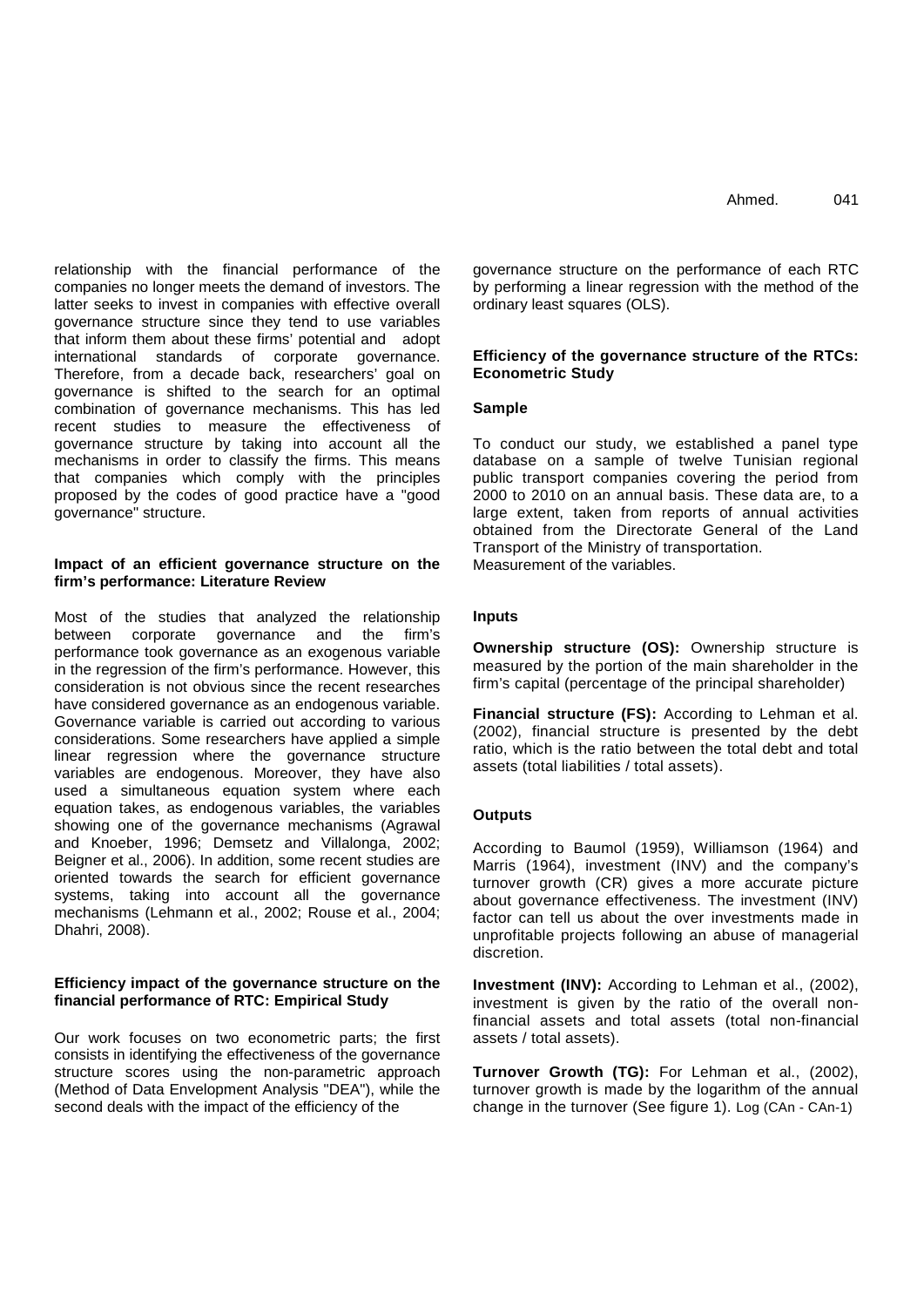

**Figure 1.** Variables

| <b>Table 1.</b> Description of variables |  |
|------------------------------------------|--|
|                                          |  |

| <b>Variables</b>       | Mean         | <b>SD</b> |          | Minimum Maximum |
|------------------------|--------------|-----------|----------|-----------------|
| <b>Inputs</b>          |              |           |          |                 |
| Ownership<br>structure | 0.786        | 0.142     | 0.530    | 0.980           |
| Financial<br>structure | 1.035        | 0.285     | 0.587    | 2.215           |
| <b>Outputs</b>         |              |           |          |                 |
| Investment             | 0.613        | 0.196     | $-0.404$ | 1,354           |
| The firm<br>growth     | 10,100 5,005 |           | 0        | 14,586          |

#### **Description of the variables**

In the sample we considered, the input "ownership structure" showing the percentage of the majority shareholder in each company varies between 0.53 and 0.98. The second input "financial structure" varies between 0.587 and 2.215 with an average of 1.035.

In addition, the outputs are two ratios which show the production and productivity of each company, where the first is investment that has an average of 0.613, and the second is the turnover growth which varies between 0 and 14,586 (See table 1).

#### **The model shape**

In this model, efficiency measure is defined as the total factor productivity. It is, in fact, a total efficiency measure without distinguishing technical efficiency from scale efficiency. This method identifies all the producers located on the production frontier to which we compare the firm's efficiency calculated score. The so called "input oriented" model is considered here (Coelli, 1996). An intuitive way to proceed with is to introduce the Data envelopment analysis (DEA) as a ratio between all the outputs and inputs of each decision unit (countries in our case), that is to say, like u'yi / v'xi.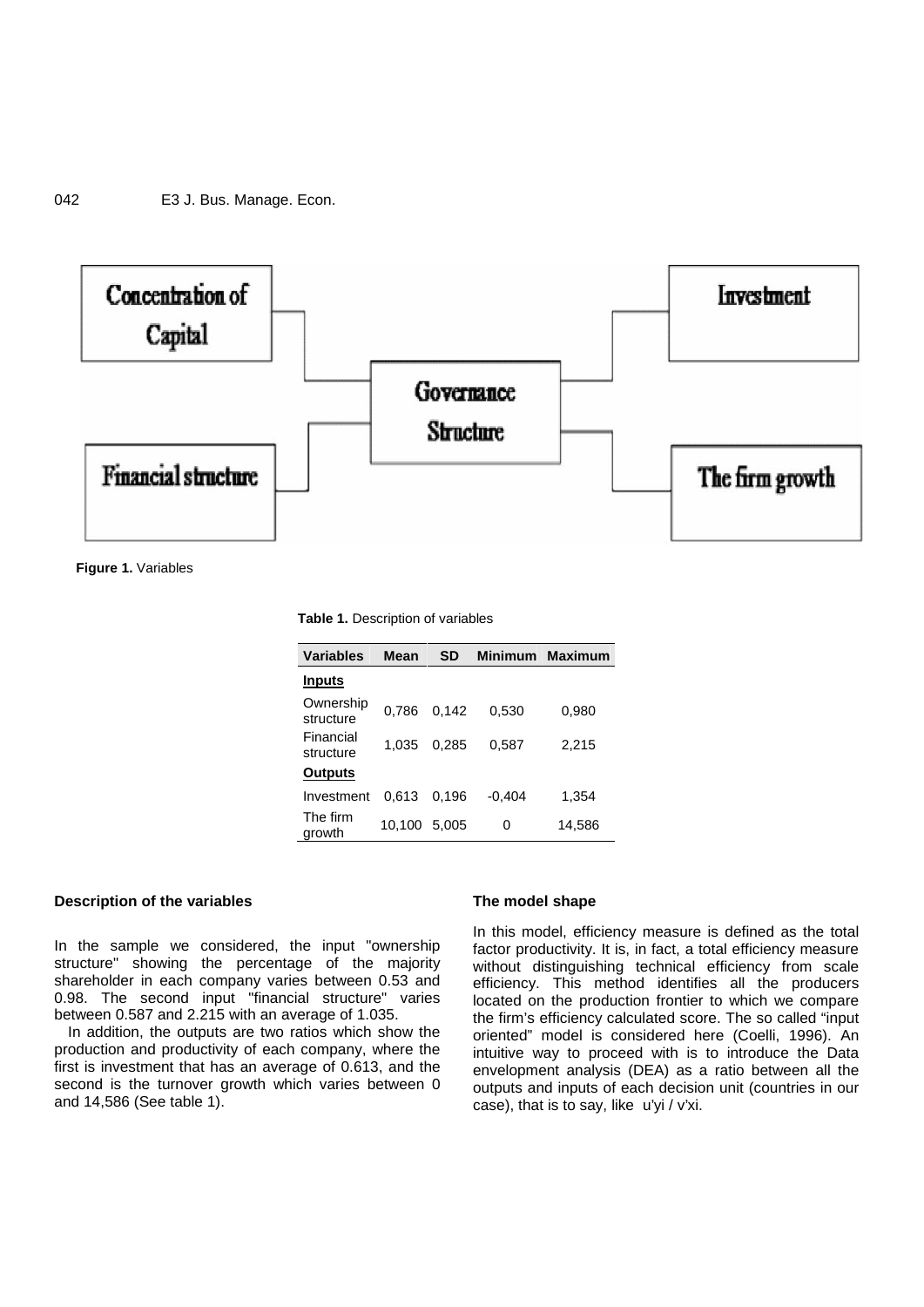The problem is therefore to identify the optimal weights for each decision unit by solving the following mathematical programming problem:

$$
\begin{cases}\n\max_{uv} (u' y_i/v' x_i) \\
\text{sc} \\
u' y_j/v' x_j \quad 1 \\
u, v \quad 0\n\end{cases} \quad j = 1, 2, ......., N
$$

$$
\begin{cases}\n\max_{uv} (u' y_i/v' x_i) \\
\text{sc} \\
v' x_i = 1 \\
u' y_j - v' x_j \quad 1 \\
u, v \quad 0\n\end{cases} \tag{A}
$$

Where we replace u and v with and to show that it is a different linear program. Using the duality in linear programming, we obtain equivalent program (A) in the form of an envelope:

$$
\begin{cases}\n\min, \\
\text{sc} \\
-y_i + Y & 0 \\
x_i - X & 0 \\
0\n\end{cases}
$$
\n(B)

In this problem to be solved N times, is a scalar that represents the score of the technical efficiency of the ith decision unit  $($  0). If = 1, the decision unit is then on the border, that is to say that it is effective in Farrell's meaning.

Inversely, if  $\leq 0$ , this means that there is a technical inefficiency. is an (N, 1) vector of constants called multipliers which show how the decision units combine to form the border to which the ith decision unit will be compared.

# Ahmed. 043

## **Results and interpretation**

This section presents the results of the efficiency of the corporate governance structure calculated at constant returns to scale (CRS) and on the basis of an orientation to the input. The statistics of the annual average technical efficiency scores for the whole sample are presented in Appendix 2. Under the constant returns to scale technology (CRS), the average annual efficiency index of governance structure of the public transport system in Tunisia stood at 71.69% for the entire sample.

It is clear from Table 2 that Sousse RTC as well as that of Nabeul achieved the highest efficiency scores of governance structure. This explains the proper use of the indebtedness impact and the ownership concentration (Percentage participation of the private people is the highest compared to other firms) on the effectiveness of the governance structure (See figure 2).

According to Bouchikhi and Bendiabdellah (2008), public companies are neither subject to bankruptcy nor to the takeover mechanisms (two major disciplinary mechanisms of the market system), besides, the shareholders (the State) can neither sell their shares nor dismiss the managers. This is why public companies are often characterized by an excessive governmental interference and by a behavior seeking privileges.

However, the private shareholders' investment, a part of which is concentrated in the public transport companies, improve quality of control. This is made clear in Figure 3, where we can see that the more important the shareholders' investment is, the more efficient the governance structure is. Nevertheless, this does not prevent us from finding some exceptions, as it is the case of Kasserine, Mednine, Gafsa and Jendouba RTCs.

**The relationship between the efficiency of the governance structure (GOV) and the financial performance of RTCs: Empirical Study**

**Measurement of variables (linear regression, MCO).**

## **Dependent variables: Financial Performance**

**The return on assets (ROA):** The return on assets variable is defined as the net profit divided by the total assets. This ratio is a profitability measure commonly used by many authors such as (Prowse 1992. Barro and Barro, 1990; Gedoylovic and Shapiro, 2002). The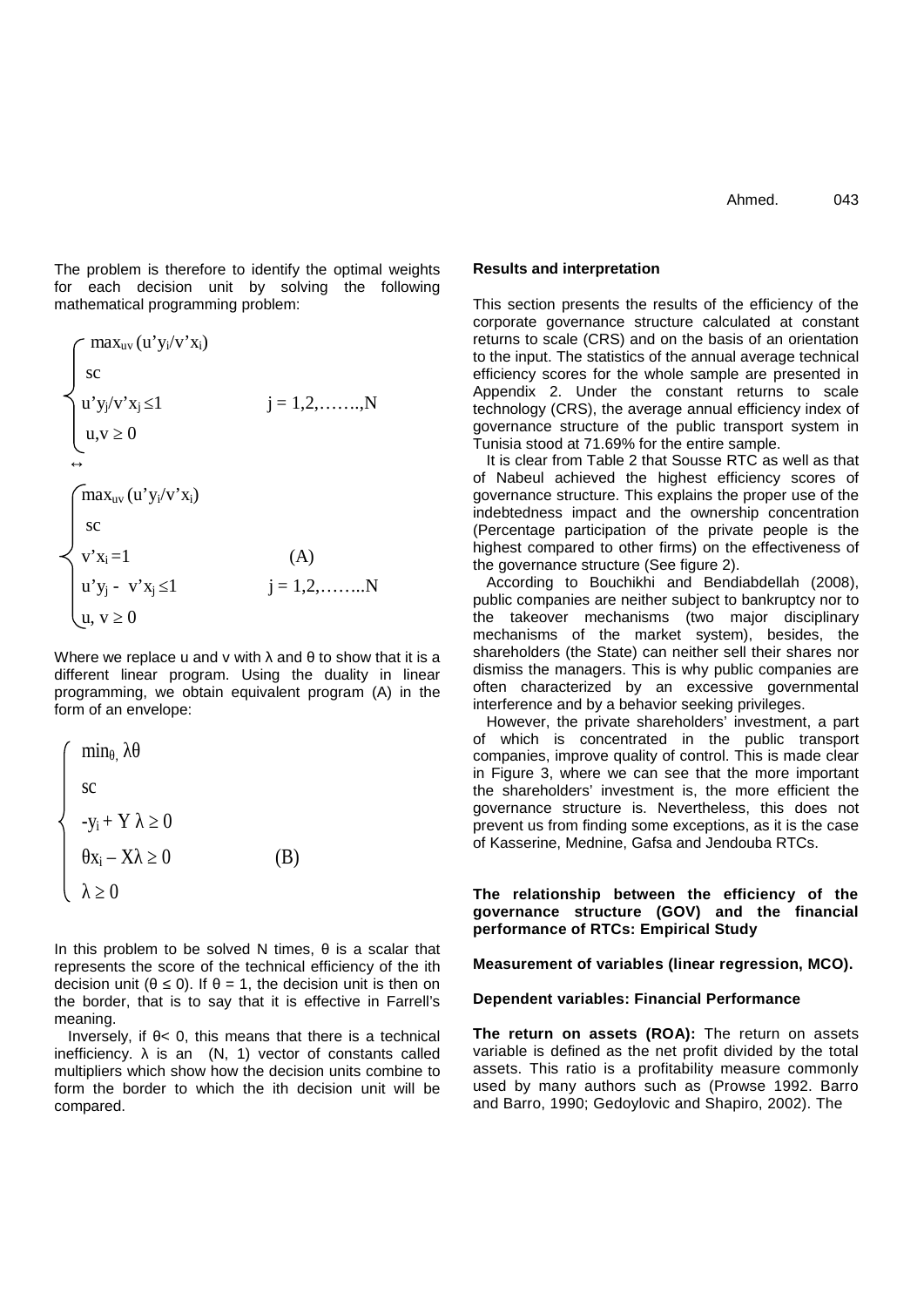# 044 E3 J. Bus. Manage. Econ.

| <b>Rank</b><br><b>RTC</b><br><b>Mean</b><br><b>SD Minimum</b><br>Maximum<br>6<br>0,721<br>Beja<br>0.08<br>0,626<br>0,839<br>5<br>0,725<br>$0.04 -$<br>0,612<br>0,774<br>Bizerte<br>9<br>0,638<br>0,12<br>0,556<br>Gabes<br>1<br>12<br>0.08<br>0,517<br>0,382<br>0,620<br>Gafsa<br>7<br>Jendouba<br>0,718<br>0,11<br>0,554<br>0,916<br>8<br>0,598<br>0,739<br>0,670<br>0.05<br>Kairouan<br>3<br>0,07<br>0,599<br>0,852<br>Kasserine<br>0.754<br>10<br>Kef<br>0,634<br>0,14<br>0,811<br>0,443<br>4<br>0.09 <sub>1</sub><br>Mednine<br>0,732<br>0,507<br>0,843<br>1<br>0,892<br>Nabeul<br>0,975<br>0,03<br>1<br>11<br>0,615<br>0.09 <sub>1</sub><br>0,821<br>Sfax<br>0,478<br>2<br>0,904<br>0,07<br>0,732<br>Sousse<br>1 |  |  |  |
|-----------------------------------------------------------------------------------------------------------------------------------------------------------------------------------------------------------------------------------------------------------------------------------------------------------------------------------------------------------------------------------------------------------------------------------------------------------------------------------------------------------------------------------------------------------------------------------------------------------------------------------------------------------------------------------------------------------------------|--|--|--|
|                                                                                                                                                                                                                                                                                                                                                                                                                                                                                                                                                                                                                                                                                                                       |  |  |  |
|                                                                                                                                                                                                                                                                                                                                                                                                                                                                                                                                                                                                                                                                                                                       |  |  |  |
|                                                                                                                                                                                                                                                                                                                                                                                                                                                                                                                                                                                                                                                                                                                       |  |  |  |
|                                                                                                                                                                                                                                                                                                                                                                                                                                                                                                                                                                                                                                                                                                                       |  |  |  |
|                                                                                                                                                                                                                                                                                                                                                                                                                                                                                                                                                                                                                                                                                                                       |  |  |  |
|                                                                                                                                                                                                                                                                                                                                                                                                                                                                                                                                                                                                                                                                                                                       |  |  |  |
|                                                                                                                                                                                                                                                                                                                                                                                                                                                                                                                                                                                                                                                                                                                       |  |  |  |
|                                                                                                                                                                                                                                                                                                                                                                                                                                                                                                                                                                                                                                                                                                                       |  |  |  |
|                                                                                                                                                                                                                                                                                                                                                                                                                                                                                                                                                                                                                                                                                                                       |  |  |  |
|                                                                                                                                                                                                                                                                                                                                                                                                                                                                                                                                                                                                                                                                                                                       |  |  |  |
|                                                                                                                                                                                                                                                                                                                                                                                                                                                                                                                                                                                                                                                                                                                       |  |  |  |
|                                                                                                                                                                                                                                                                                                                                                                                                                                                                                                                                                                                                                                                                                                                       |  |  |  |
|                                                                                                                                                                                                                                                                                                                                                                                                                                                                                                                                                                                                                                                                                                                       |  |  |  |

**Table 2.** Efficiency scores of governance structure





return on assets is generally the economic profitability. Its strength lies in the fact that it fully covers all the company's activities. Its weakness is that it considers all of the assets identical at risk while the risks arising from the components of total assets are different,

**The return on equity (ROE):** The return on equity (ROE) variable is defined as the net profit divided by the book value of equity earnings. This ratio is a measure of the financial performance or even the shareholders' rate of return, which was used by many authors, such as (Ang et al., 2002; Brown and Marcus, 2009; Brown and Caylorb, 2009). It examines how efficiently the company uses the capital entrusted to it by the shareholders. The weakness of this ratio lies in the fact that it it does not give a clear picture of profitability since a high ratio may be caused by a low level of equity capital.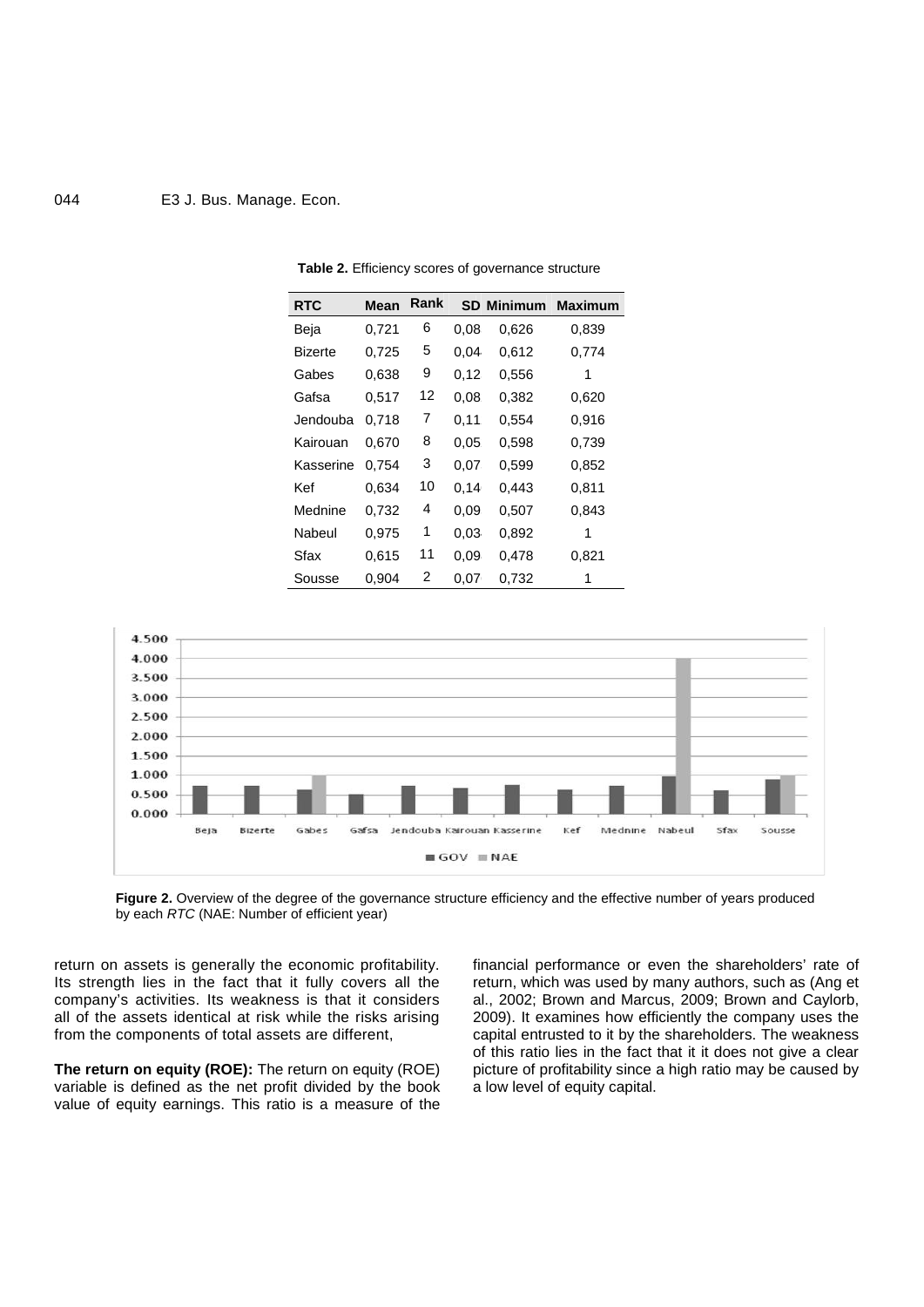Ahmed. 045



**Figure 3.** The relationship between the efficiency of the structure Governance (GOV) and the Share of Private Participation in RTC

# **Independent variables**

**Governance Score (GOV):** The governance scores of each company obtained using the Data Envelopment Approach (DEA). Most studies found a positive relationship between the efficiency of governance structure and the firm's financial performance (Lehmann et al., 2002; Rouse et al., 2004 and Dhahri, 2008). This leads us to advance the following hypothesis.

*Hypothesis 1: we expect the effect of this variable to be positive.*

**The size of the firm (SIZE):** Lehman, Warning and Weigand (2002) and Belkhir (2009), consider the size of the firm as a control variable, which is calculated by the natural logarithm of the total assets, Log (total assets). However, Baumel (1959) thinks that a significant economy of scale positively affects the size of the company. In our case, the Tunisian RTC has a  $\frac{16,115}{16,115}$  (See table 3).

budget deficit. This makes us advance the following hypothesis.

*Hypothesis 2: we expect this variable to have a negative effect.*

### **Variables description**

In the current sample, the dependent variables showing the financial performance of each company, such as the returns on assets (ROA), the return on equity (ROE), range respectively from (-0.939, 0.618) to (-5.484, 6.189 ), with an ROA average (-0.029) and ROE (0.031). Moreover, there are two independent variables; the first is a score of the governance structure efficiency, which varies between (0.382) and (1) and averaging (0.717). The second is a control variable (the firm size (SIZE), which ranges from (14.776) to (17.405) and averaging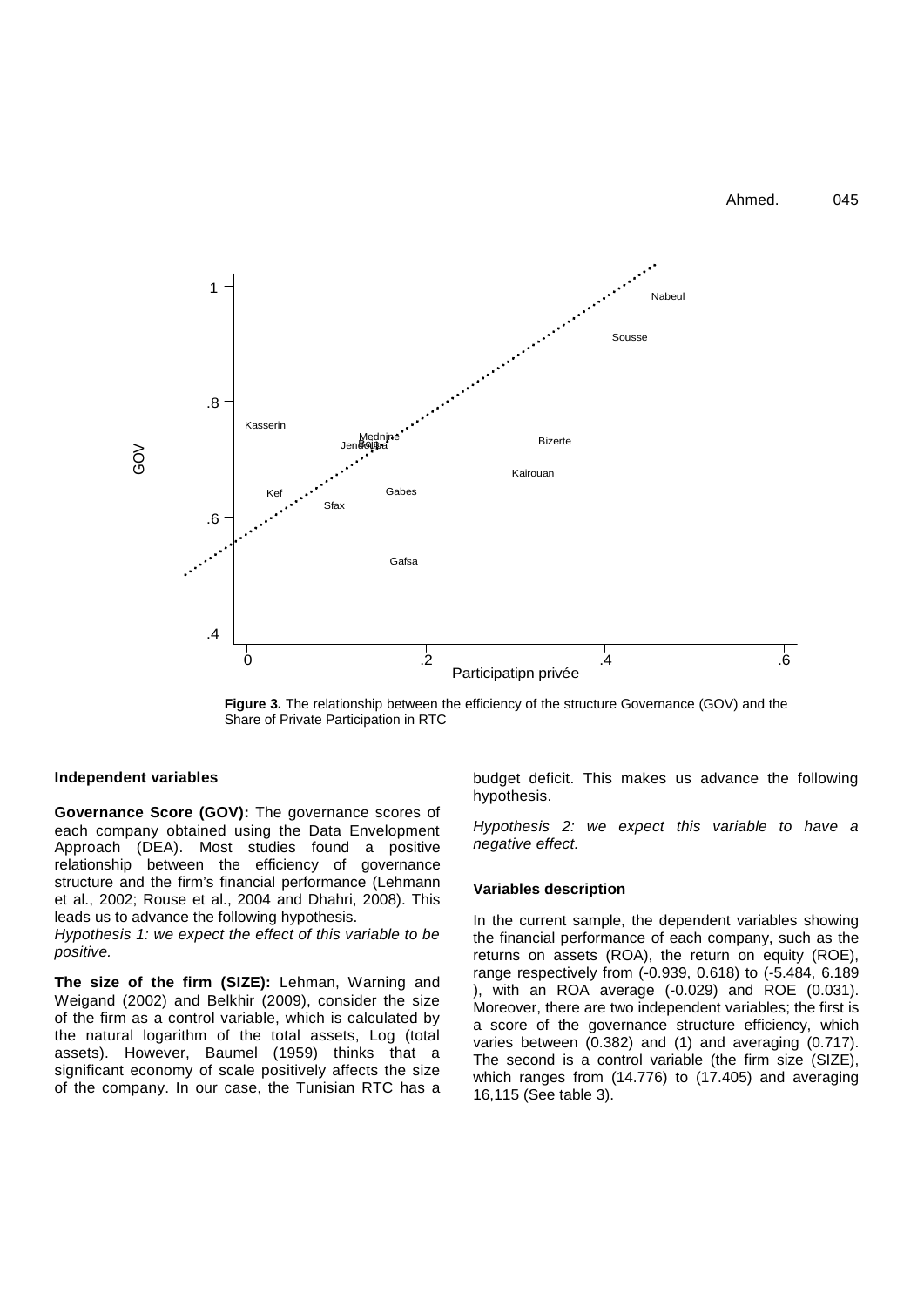# 046 E3 J. Bus. Manage. Econ.

#### **Table 3.** Description of variables

| <b>Variables</b>      | Mean           | <b>SD</b> |          | Minimum Maximum |
|-----------------------|----------------|-----------|----------|-----------------|
| dependent variables   |                |           |          |                 |
| <b>ROA</b>            | $-0.029$ 0.124 |           | $-0.939$ | 0,618           |
| <b>ROE</b>            | 0.031          | 1.040     | $-5.484$ | 6.189           |
| independent variables |                |           |          |                 |
| GOV                   | 0.717 0.148    |           | 0,382    | 1,000           |
| <b>SIZE</b>           | 16,115 0,593   |           | 14.776   | 17.405          |

**Table 4.** Correlation matrix

|       |                               | ROA ROE GOV | <b>SIZE</b> |
|-------|-------------------------------|-------------|-------------|
| ROA 1 |                               |             |             |
|       | <b>ROE</b> 0.1558 1           |             |             |
|       | GOV -0.0884 -0.2835 1         |             |             |
|       | SIZE -0,3033 -0,0928 0,1782 1 |             |             |

### **The model shape**

The value of the dependent chosen variable (ROA; ROE) is small (<1). This should lead us to think about which estimation model to choose, a Tobit regression or a simple linear regression. The Tobit model is recommended in cases where there is a large discrepancy value between the dependent and the independent variables. In our study, the first independent variable (GOV) is inferior to 1, whereas the second is not quite large (average 16,115). Therefore, there is not a wide discrepancy between the endogenous and exogenous variables. In addition, one of the weaknesses of a Tobit model is that it requires a hypothesis about the interdependence of the scores in relation to each other, an unverified condition. Thus, the model to be tested is as follows:

PERFORMANCE =  $+_{it}$  GOUVERNANCE +  $_{it}$  SIZE ROA;  $ROE = + i t$  GOV +  $i t$  SIZE

With ROA: Returns on assets; ROE: Returns on equity; GOV: Efficiency score of governance structure of each RTC; SIZE : Size of the firm

#### **Results and interpretation**

## **Univariate analyses**

To make sure that there is no problem of multi-collinearity between the independent variables, we calculated Pearson's correlation coefficients between these variables (Table 4). It is clear from this table that all the correlation coefficients are lower than (0.8), which means that there is no problem of multi-collinearity.

The examination of the correlation matrix (Table 4) shows that there is a univariate relationship between the dependent variables (ROA, ROE) and the independent ones (GOV) and (SIZE). This relationship has a positive sign between both of the dependent variables (ROA) (ROE) as well as between both of the independent ones (GOV) and (SIZE). However, the other relationships are negative.

# **Interpretation and discussion of the regression results**

In this research, we have conducted two comparative regressions using two different dependent variables-such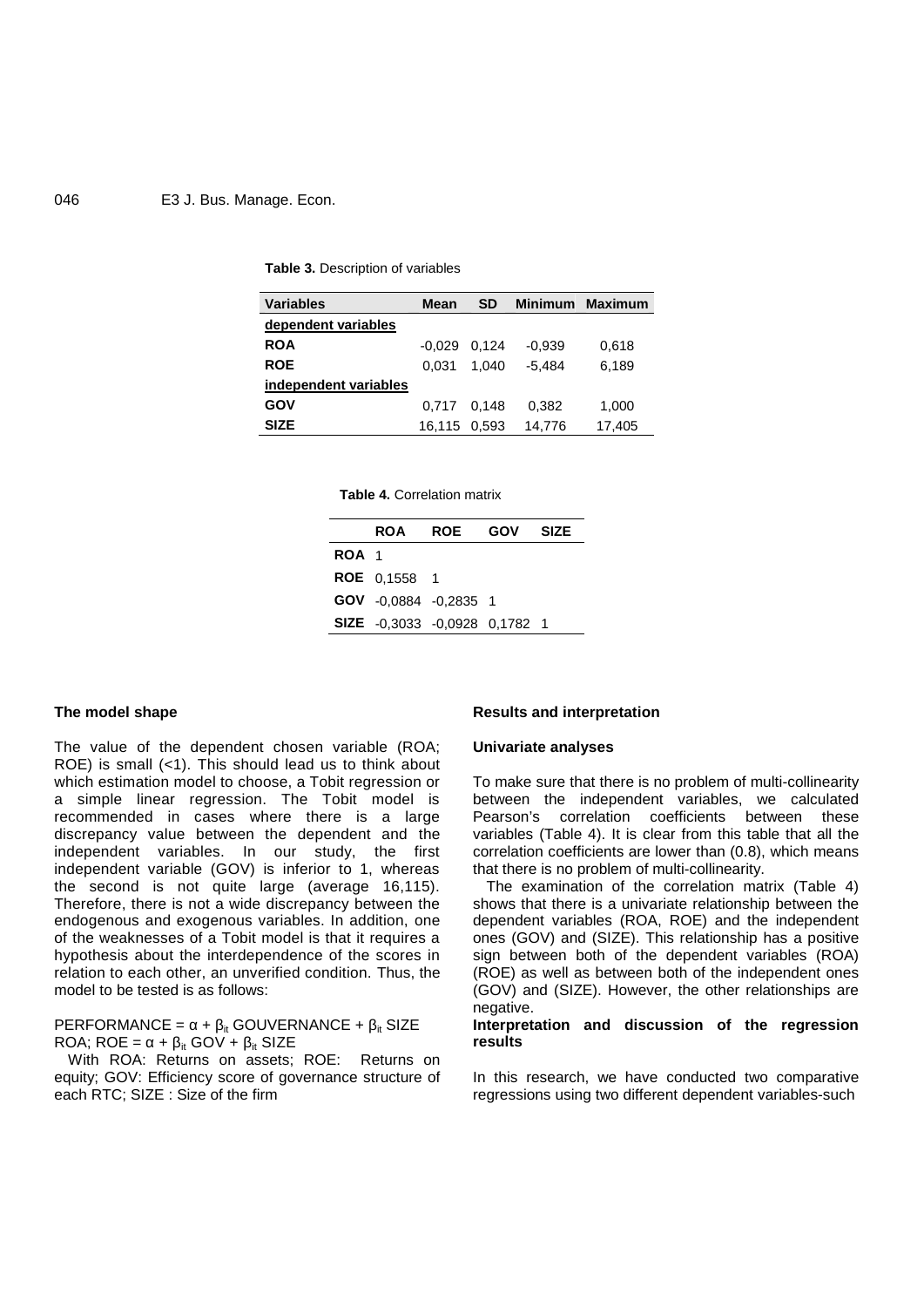#### **Table 5. Comparative regressions**

|                                     | <b>ROA</b>         |       |                    | <b>ROE</b>                                                            |
|-------------------------------------|--------------------|-------|--------------------|-----------------------------------------------------------------------|
|                                     | <b>Coefficient</b> | SD.   | <b>Coefficient</b> | SD                                                                    |
| GOV                                 | $-0.029$           | 0,070 | $-1,942***$        | 0,603                                                                 |
| <b>SIZE</b>                         | $-0.061***$        | 0,017 | $-0.076$           | 0,150                                                                 |
| cons                                | $0,991***$         | 0,278 | 2,658              | 2,386                                                                 |
| $R^2$                               | 0,389              |       |                    | 0,082                                                                 |
| <b>Number</b><br>οf<br>observations | 132                |       |                    | 132                                                                   |
| <b>F-statistic</b>                  | 2,1                |       |                    | 0.96                                                                  |
| Prob>F                              | 0.0253<10%         |       |                    | 0,4830>10%                                                            |
| <b>Hausman test</b>                 |                    |       |                    |                                                                       |
| Chi 2                               | 2,79               |       |                    | Prob > F is more than 5% we have<br>chosen a simple linear regression |
| Prob> Chi <sub>2</sub>              | 0,247              |       |                    | model with OLS                                                        |

This table shows the regression results of the governance structure efficiency on the financial performance of RTC. The sample contains 132 observations of 12 Tunisian RTC. (\*), (\*\*) And (\*\*\*) indicate significance respectively at 10% 5% and 1%

as return on assets (ROA) and return on equity (ROE). Table 5 shows that half of the coefficients are significant at 1%. The regressions suggest the impact of the efficiency of governance structure and the size of each RTC on financial performance.

# **The efficiency impact of governance structure (GOV) on the RTC financial performance**

#### **Return on assets (ROA)**

At regression (ROA), we find a negative and insignificant relationship between the efficiency of the governance structure (GOV) and the return on assets (ROA). To strengthen our results, we made a graph showing the relationship between the return on assets (ROA) and the efficiency of the governance structure (GOV).

Looking at the «ROA\GOV» chart, we only notice indiscriminately scattered points each representing a RTC. This does not confirm our hypothesis that states, on

the basis of previous studies, that improving the efficiency of the governance structure increases financial performance. Thus, the non-significance of the variable (GOV) is explained (Figure 4).

Return on equity (ROE) : The (ROE) regression shows a negative and statistically significant relationship between the efficiency of the governance structure and the return on equity (ROE). This does not justify our hypothesis which states, according to previous studies (Lehmann et al., 2002; Rouse et al., 2004; Dhahri, 2008), that improving the efficiency of governance structure increases financial performance. This excessive government interference can be explained by the type of the public firms selected for our sample. These companies differ from the private ones at the level of the takeover mechanisms and the activities management (shareholder (government) cannot sell their shares, or fire the managers). However, in private companies, the shareholders can express their discontent either by selling their shares or by attending the shareholders' general meeting in an attempt to dismiss the ineffective directors. To strengthen the statistical result, we have made a chart showing the relationship between the returns on equity and the efficiency of governance structure (GOV).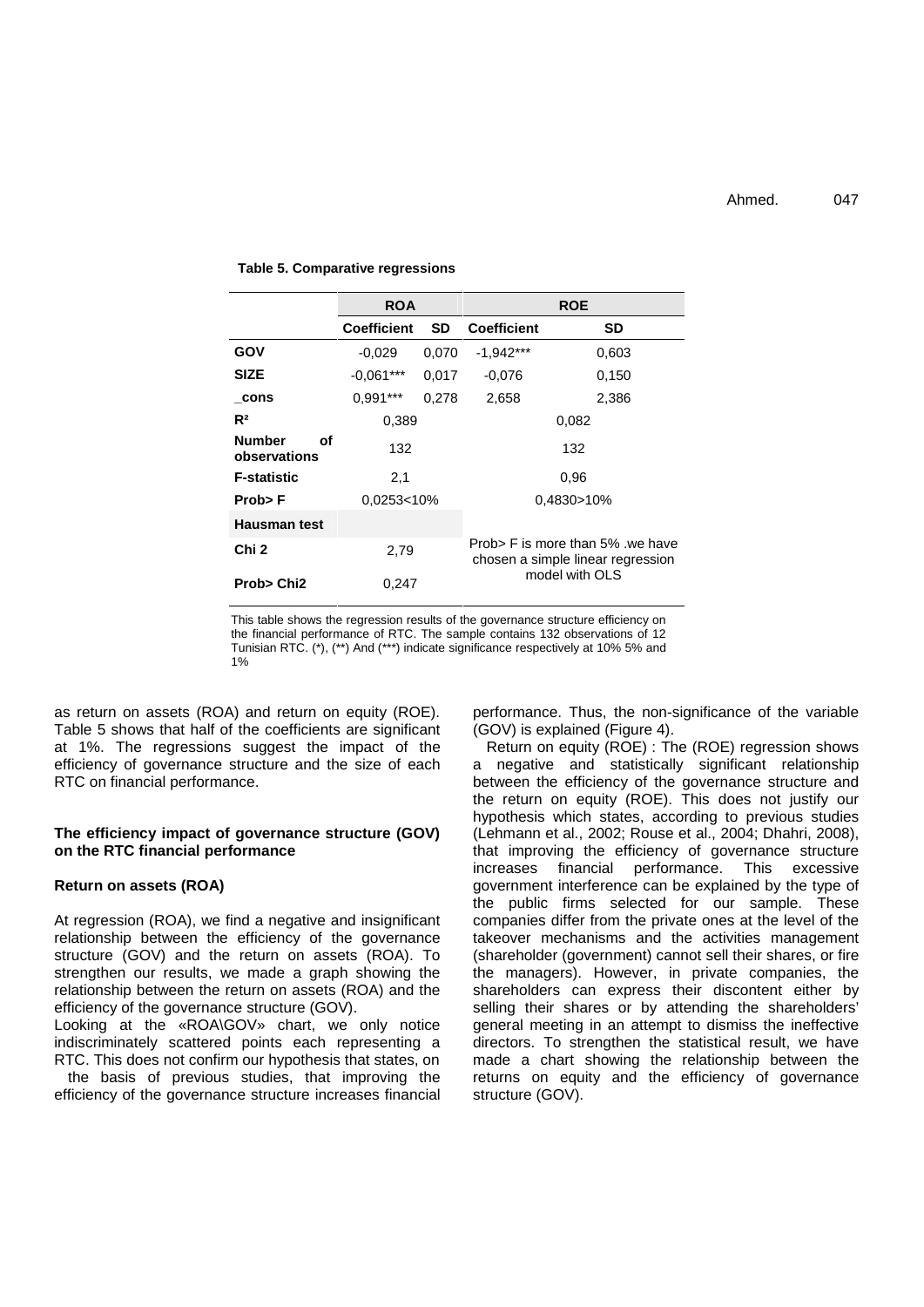# 048 E3 J. Bus. Manage. Econ.



**Figure 4.** The Relationship Between Return on assets (ROA) and the efficiency score of the Governance Structure (GOV) of RTC



**Figure 5.** The relationship between Return on Capital Own (ROE) and the score of the Structure Governance Efficiency (GOV)

Through this chart (Figure 5), we notice that most of the RTCs are located to the right and to the left of the linear downward straight line, which confirms the statistical result showing that there is a negative relationship between the efficiency of the governance structure (GOV) and the returns on equity (ROE).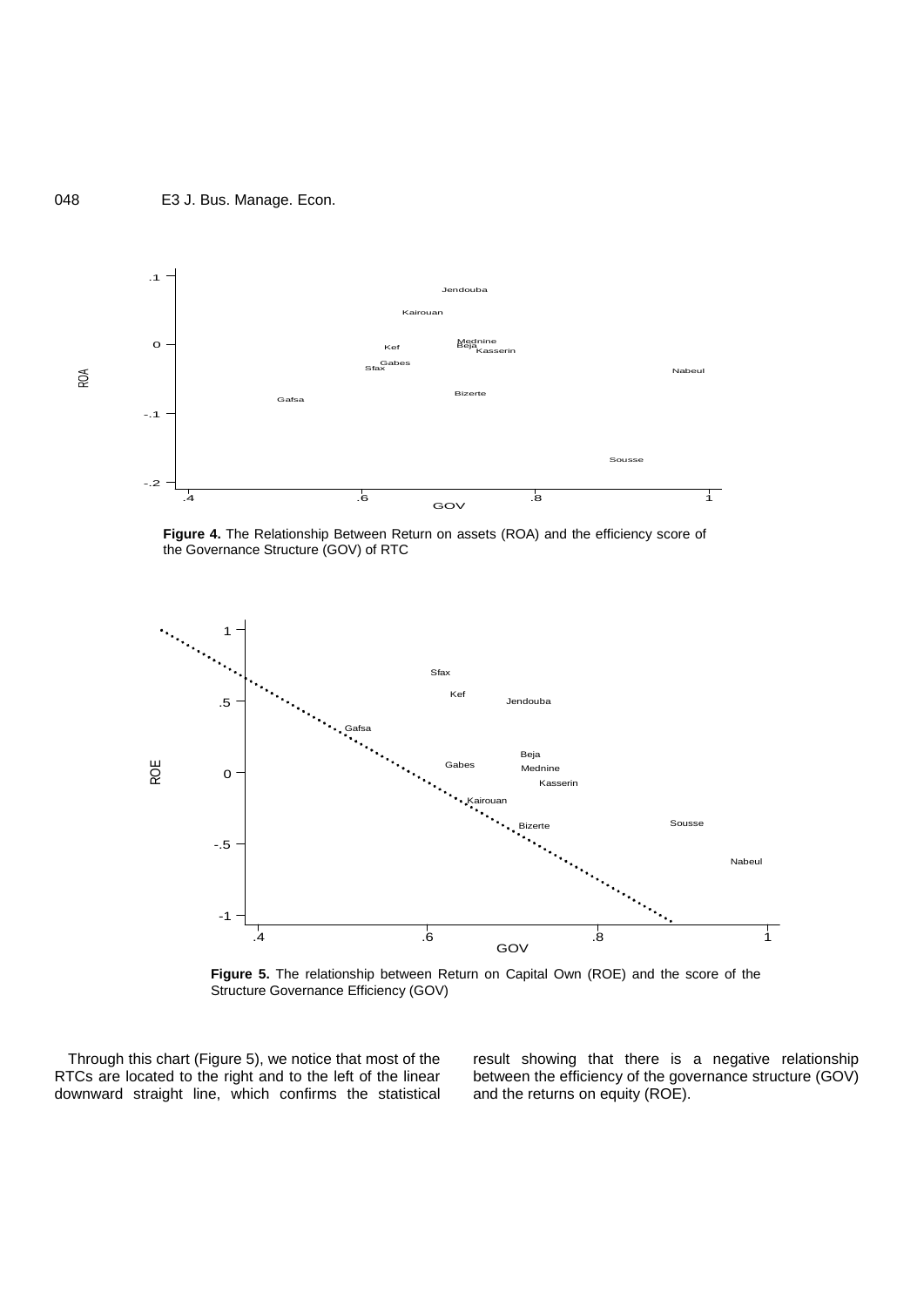Ahmed. 049



**Figure 6.** The Relationship between return on assets (ROA) and the size of the company

# **The impact of firm size (SIZE) on the RTCs' financial performance**

**Return on assets (ROA):** At the (ROA) regression, we notice a negative and significant relationship between the size of the company (SIZE) and the return on assets (ROA). This confirms our hypothesis which states that the increase in the firm size (total assets) implies a weak financial performance.

To strengthen our results, we have made a chart showing the relationship between the return on assets (ROA) and the firm size (SIZE)

By looking at the "ROA/SIZE" chart (Figure 6), we notice that most of the RTCs are located to the right and the left of the linear downward straight line, which confirms our hypothesis stating that there is a negative

relationship between the firm size (SIZE) and the returns on assets (ROA).

**Return on Equity (ROE):** At the (ROE) regression, there is a negative and insignificant relationship between the firm size (SIZE) and the returns on equity (ROE).

# **CONCLUSION**

The aim of this section is twofold. At first, we intended to determine the optimal combination of governance mechanisms so as to identify the efficiency index that corresponds to each regional transport company. Then, we looked for the relationship between the efficiency of the governance structure and financial performance to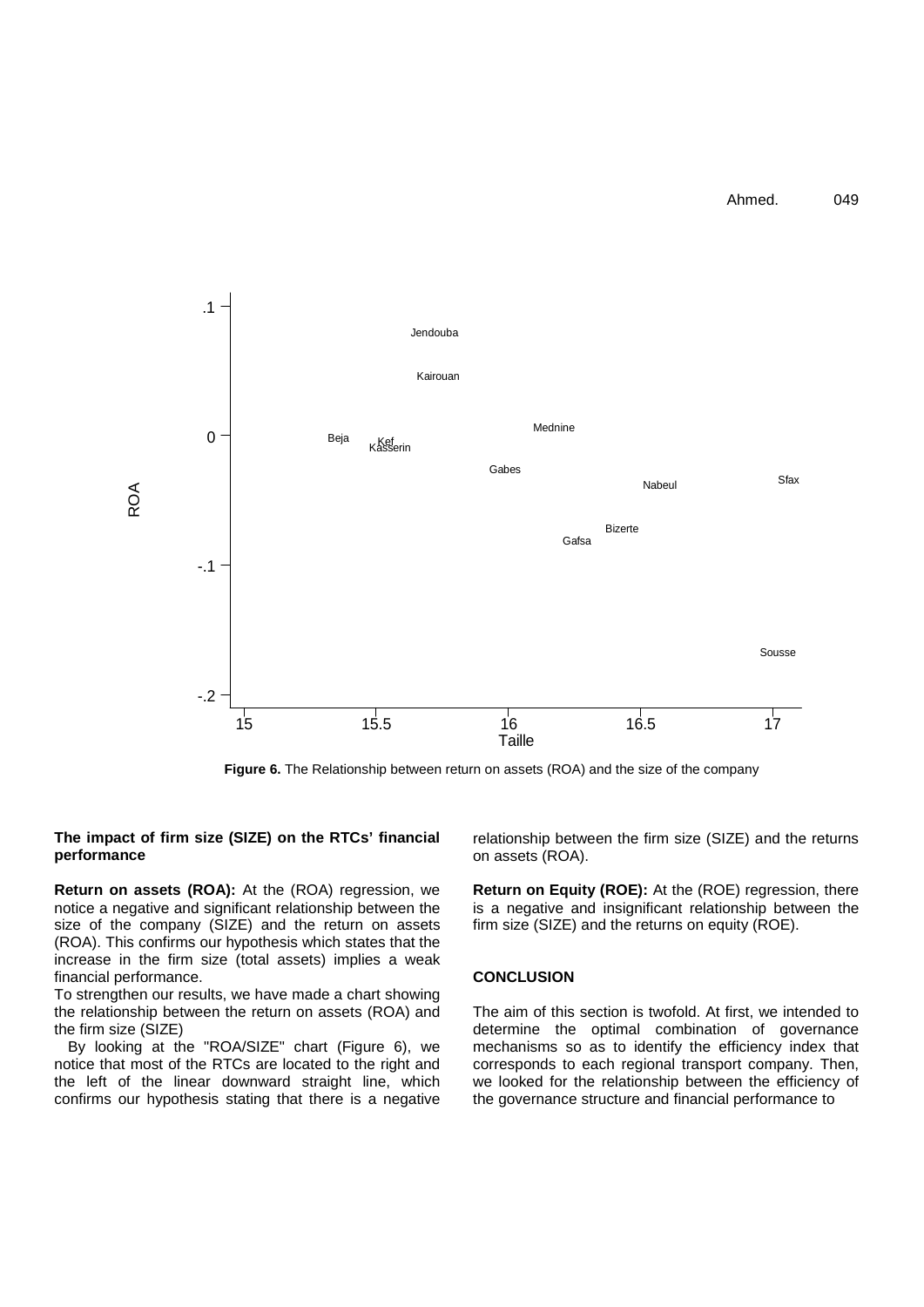check whether the public companies confirm the results of the previous studies on the private market or not?

The results of the first stage showed that the governance structure of the public transport system in Tunisia is efficient at 71.69%. The efficiency score ranges from 0.517, achieved by Gafsa RTC, to 0,975 attained by Nabeul RTC. At the second stage, we have made a regression between the efficiency scores of governance structure, the size of each firm (Log Total Assets) and the financial performance represented by two ratios such as the return on assets (ROA) and the return on equity (ROE). The obtained results show that there is a negative relationship between governance structure and financial performance in each company. This result does not confirm the earlier studies conducted on publicly traded companies or on banks. We have explained this governmental interference by the nature of our sample which consists only of public monopolies. These are neither subject to bankruptcy nor to takeover mechanisms (two major disciplinary mechanisms of the market system), this can only bring bad results.

This weak corporate governance system is due to several factors, such as:

- The low level of efficiency
- The poor record of the revenue collection
- the lack of transparency and accountability

Finally, the unclear roles for the various stakeholders. This is also clear in the complex relationships between the various players: the government, the boards of directors of the public monopolies, the management of public companies, and the employees.

Improving the governance structure can be achieved via the creation of an effective board of directors, a clear relationship between the board and the management, defined obligations and management responsibilities, and finally mechanisms to protect all the various interests.

#### **REFERENCES**

- Ang J, Lauterbach B, Schreiber BZ (2002). « Pay at the executive suite: How do US banks compensate their top management teams? » J. Banking. Financ. 26(6) : 1143-1163.
- Barro JR, Barro RJ (1990). « Pay, performance, and turnover of bank CEOs », J. Labor Econ. 8(4): 448 - 81.
- Baumol W (1959). « Business Behavior, Value, and Growth », Macmillan, New York. Marris R (1964). « The Economic Theory of Managerial Capitalism », Free Press of Glencoe, Illinois.
- Belkhir M (2009). « Board structure, ownership structure and firm performance: evidence from banking », Appl. Financial Econ. 19(19- 21):1581-1593.
- Bouchikhi A, Bendiabdellah A (2008). « Gouvernance des entreprises publiques : Quel rôle pour l'état actionnaire ? » Université A. Belkaid de Tlemcen, WP-0423.
- Brown LD, Caylor LM (2004). « Corporate governance and firm Performance » Georgia State University working paper.
- Brown LD, Marcus LC (2009). « Corporate governance and firm operating performance », Rev. Quant. Financ. Account. 32(2): 129- 144.
- Coelli T (1998). «A Guide to DEAP Version 2.1: A Data Envelopment Analysis (Computer) Program », Centre for Efficiency and Productivity Analysis, Department of Econometrics, University of New England, Armidale, NSW 2351, Australia.
- Dhahri N (2008). « Impact de l'efficience des systèmes de gouvernance sur la performance des entreprises tunisiennes cotées » Les Cahiers du CEDIMES-2008 v.2 n°2
- Gedajlovic E, Shapiro DM (2002). « Ownership structure and firm profitability in Japan », The Acad. Manage. J. 45(3): 565-575.
- Gompers P, Ishii L, Metrick A (2003). «Corporate Governance and Equity Prices», Quart. J. Econ. 118: 107-155.
- Grosman S, Hart O (1986). « The cost and benefits of ownership: a theory of vertical and lateral integration". J. Polit. Economy. 94:691- 719
- Hart O, Moore J (1995). « Debt and Seniority: An Analysis of the Role of Hard Claims in Constraining Management, » American Econ. Rev. 85: 567-585.
- Jensen MC (1993). « The modem industrial revolution, exist, and the failure of internal control systems ». J. Financ. 48: 831-880.
- Lehmann E, Warning S, Weigand J (2002): « Efficient Governance Structures, Corporate Investment, and Profitability », GEABA Discussion Paper N°02-07, Belin Meetings Discussion Paper.
- Myers SC (1977). « Determinants of Corporate Borrowing » J. Financial Econ. 5: 147-175.
- Prowse SD (1992). « The structure of corporate ownership in Japan », J. Financ. 47(3): 1121-1140.

Williamson O (1964). «The Economics of Discretionary Behavior:

Managerial Objectives in a Theory of the Firm », New Jersey, Prentice Hall.